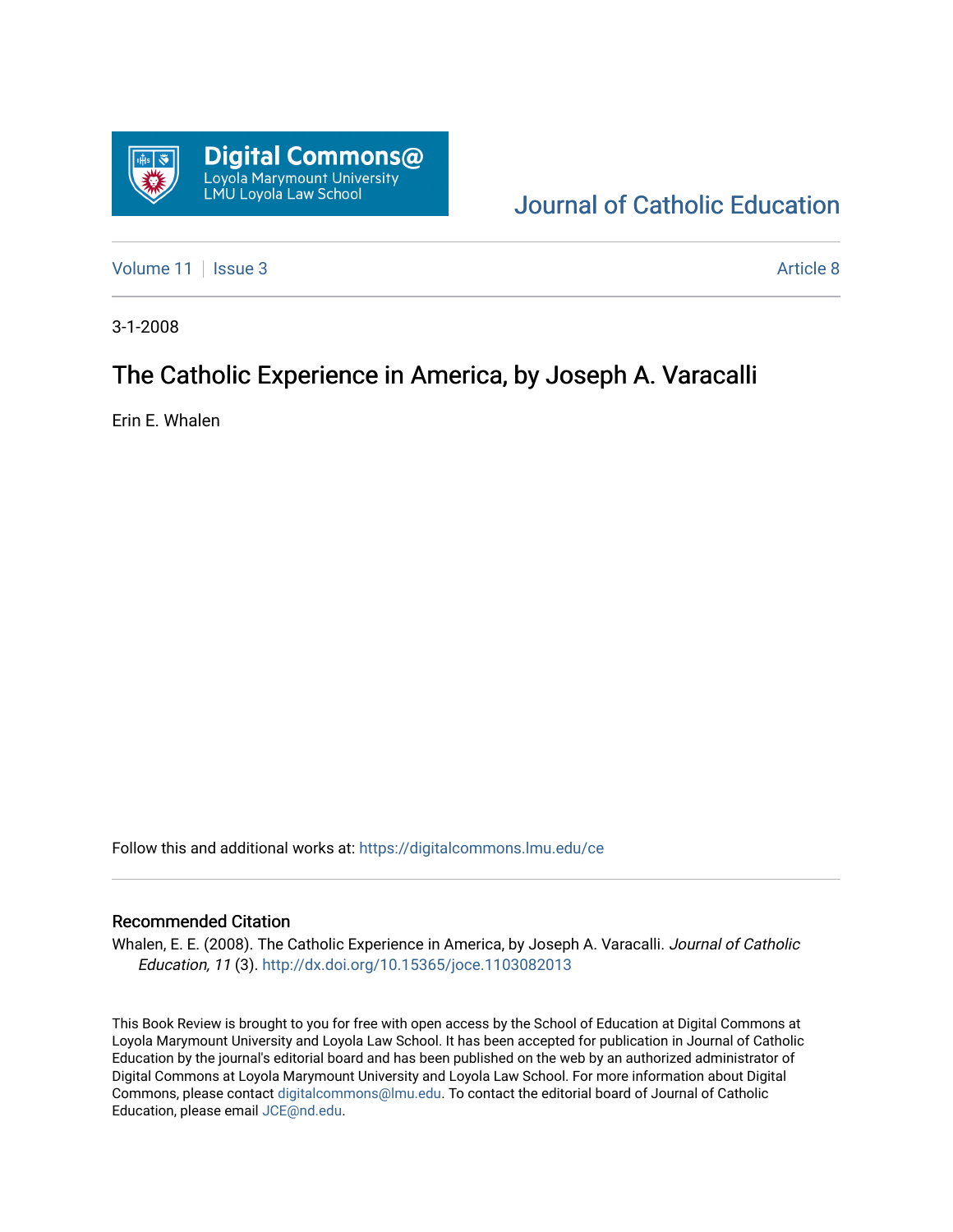### **BOOK REVIEWS**

### **THE CATHOLIC EXPERIENCE IN AMERICA**

JOSEPH A. VARACALLI GREENWOOD PRESS, 2006 \$55.00, 364 PAGES

*Reviewed by Erin E. Whalen*

*The Catholic Experience in America* gives a detailed account of the history and tradition of Catholicism in the United States. The book is divided into six parts that discuss Catholic beliefs, history, culture, diversity, social thought, and the future of the Church. At the end of the book are eight appendices with information about Church documents, demographics, Church organizations, and Internet resources as well as a timeline and glossary.

The author begins with an overview of Catholicism worldwide including the beliefs and the organization of the Church. Varacalli also includes a personal perspective of how Catholicism, or any religion, is affected by the culture in which it is practiced. The American Catholic experience may be much different than the Catholic experience in another part of the world. As the author states, "both globally and historically, the Catholic Church simultaneously has both shaped and been shaped by the culture and civilization in which it is embedded" (p. 16).

Part two of the book gives a chronological history of the Church divided into four stages. The first stage discusses the humble beginnings of the Church in an already Protestant-dominant America from the country's origin to the mid-1800s. The second stage moves into the development of a Catholic subculture through the construction of parishes, schools, seminaries, universities, and hospitals. In this stage, from the mid-1800s to the beginning of the Second Vatican Council, there was mass immigration, especially Irish immigration, at the same time that the infrastructure of the Catholic Church was being developed. The third stage is post-Vatican II which saw a lot of decomposition and domestication. Decomposition, according to Varacalli, is the change in the members of the Church that leads them to pick and choose what they want to believe or to leave the Church altogether. Domestication is a result of decomposition and is "the process by which a church starts less to challenge the host culture and society and more and more mirror its values and accept its activities" (p. 43). The fourth stage

*Catholic Education: A Journal of Inquiry and Practice*, Vol. 11, No. 3, March 2008, 399-410 © 2008 University of Notre Dame.